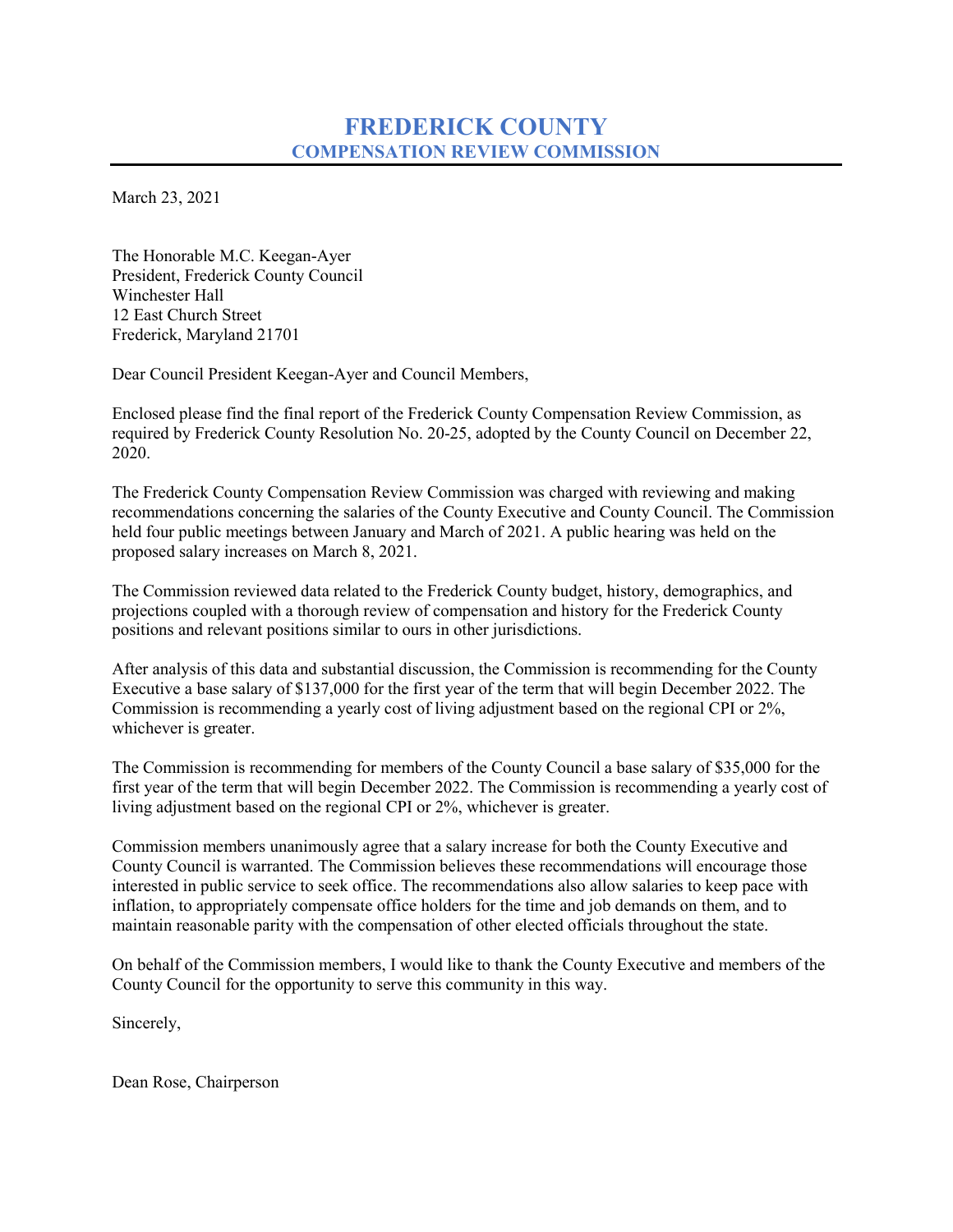## **FREDERICK COUNTY COMPENSATION REVIEW COMMISSION**

Report of the Compensation Review Commission March 17, 2021

#### I. AUTHORITY OF COMMISSION

In accordance with State law authority, Section 10-302 of Local Government of the Annotated Code of Maryland and the Frederick County Charter, Sections 207 and 406, the Frederick County Council is required to establish a Compensation Review Commission every four years to review the salaries of the County executive and County Council members and to make recommendations to the Council on these matters.

Accordingly, this Compensation Review Commission was established on December 22, 2020, by Council Resolution 20-25, to review and make recommendations concerning the salaries of the County Executive and County Council.

#### II. STUDY AND INFORMATION

The Commission researched pertinent information with regard to compensation issues and spent considerable time discussing the material. Included in that material was a detailed spread sheet that compared other counties within Maryland, including the following: population, operating budget, number of county employees, per capita income, median household income, County Executive salaries, Council Member salaries and Commissioner salaries. In addition, the Commission sought input from the current Council members as well as County employees to better learn the full range of duties and responsibilities of those offices.

The Commission considered a number of relevant pieces of information to evaluate the current salaries and to form its recommendation for future salaries. The included: responsibilities of the Council as a whole, information received from Council Members, what, if any, benefits that these elected officials are entitled, compensation of council members and county executives from other jurisdictions in Maryland, the cost of living in Frederick County and demographic information for the County and similar jurisdictions.

The Commission discussed the fact that the salaries for the County Executive and County Council have not been changed since Frederick County transitioned to a Charter form of government in 2014. Despite an increase in the County budget, number of County residents, number of government employees- the salaries have remained stagnant. The Commission also recognizes that the Compensation Review Commission would not be convened again for another four years. Because of this, an annual cost of living increase to any salary recommendation is strongly encouraged.

## COUNTY EXECUTIVE

The County Executive is responsible for the day to day operation of Frederick County Government. This is a full-time position. The County Executive is responsible for proposing the annual County budget, overseeing spending throughout the year, and for managing all departments of County government. The executive routinely makes major decisions that greatly affect the County and its residents, sets the direction for the County government, and makes policy in many areas. The County Executive's average work week routinely exceeds 60 hours. The County Executive spends a large